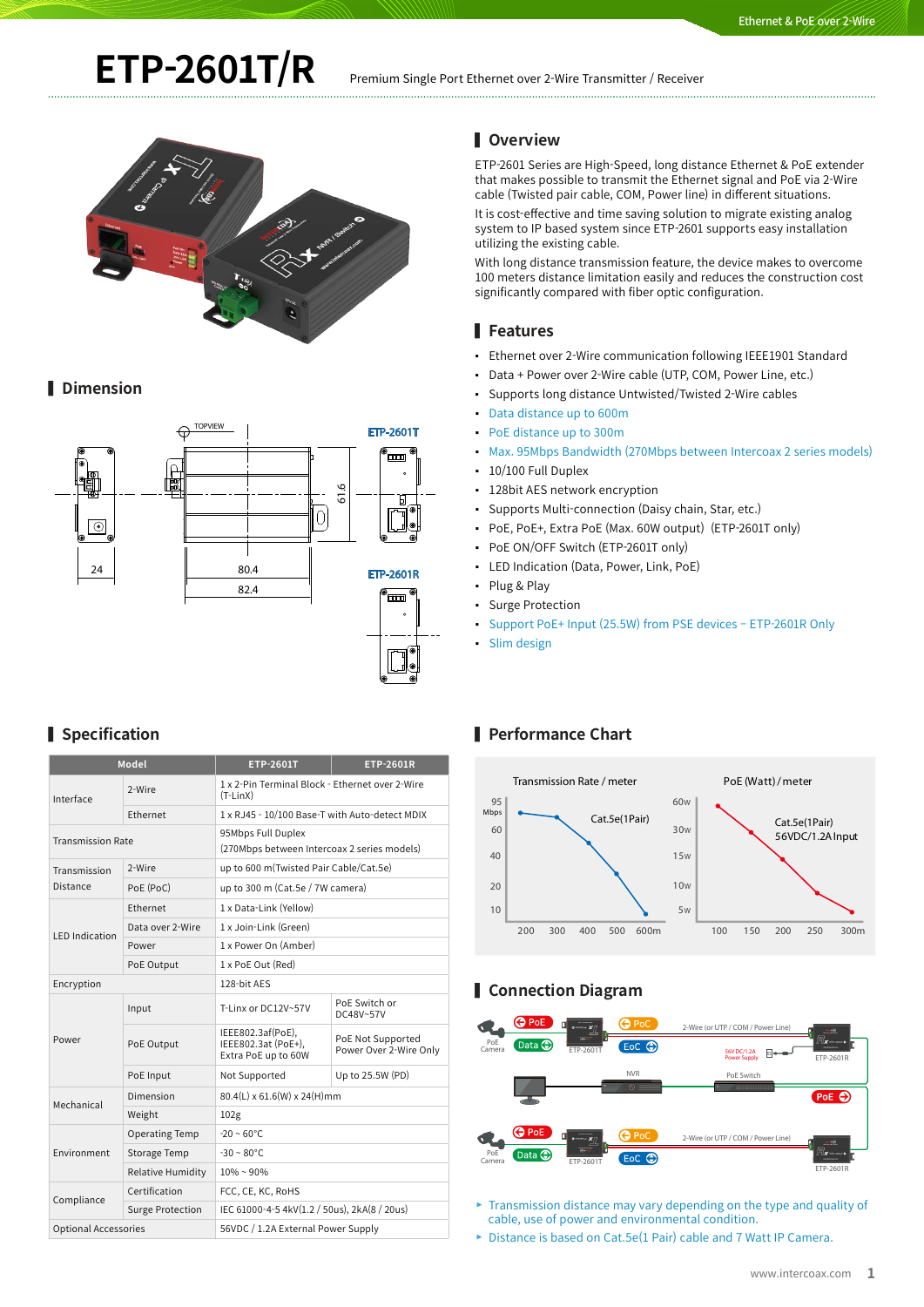## **Product Ordering Details**

MOBOTIX Product: Media Converter Set Ethernet(PoE+) – Twisted-Pair MOBOTIX Order Code: Mx-A-ETP1A-2601-SET